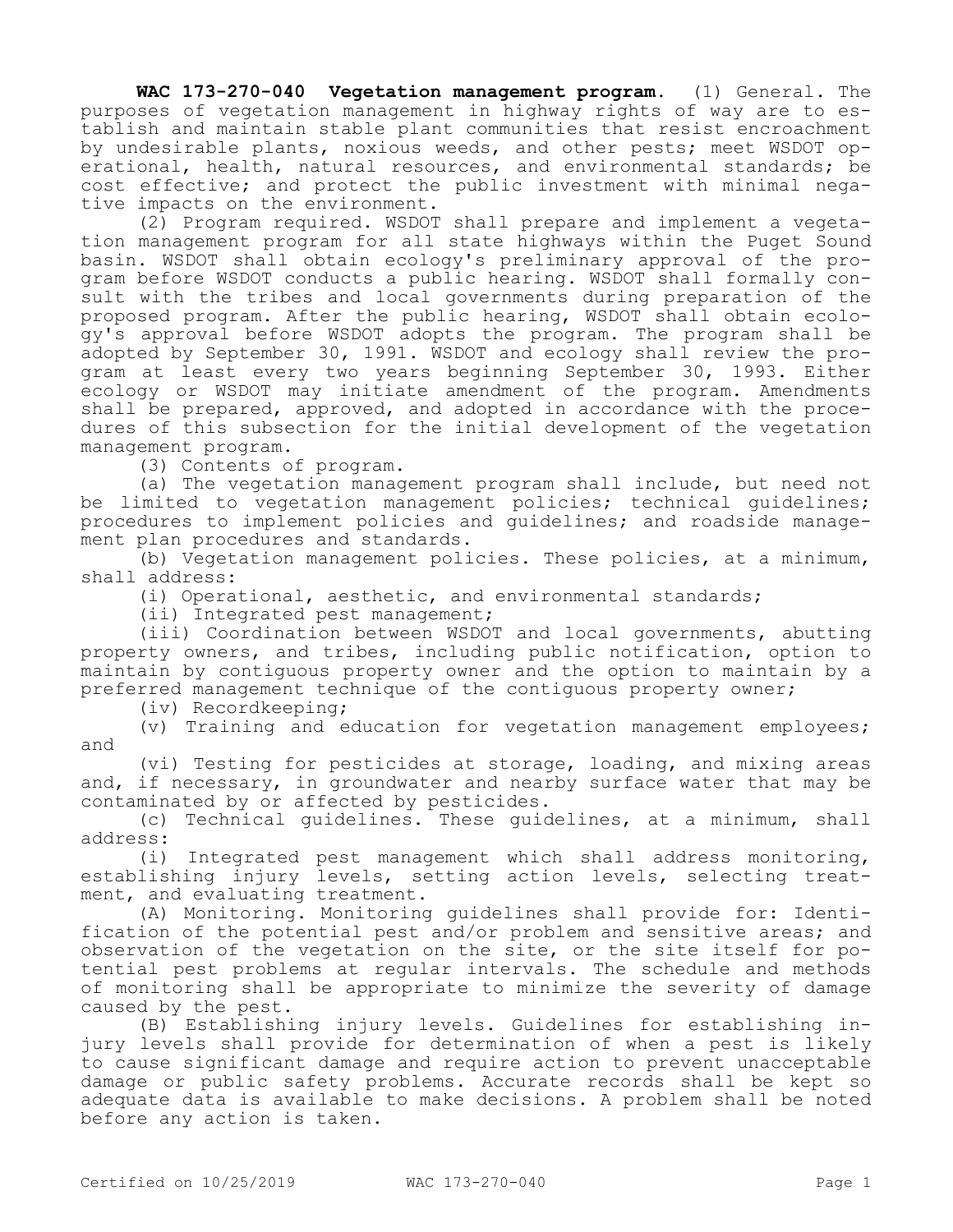(C) Setting action levels. Guidelines for setting action levels shall provide for prioritization of target species and determination of when to initiate action so that unacceptable injury levels are not reached.

(D) Selecting treatment. Selection of pest treatment strategies and tactics shall provide for safety of highway users; protect the environment and human health; and provide for the stewardship of the public investment. This shall include an effort to minimize the use of chemical controls.

(E) Evaluating treatment. After pest treatment, the site shall be inspected to determine whether the pest treatment had the desired results. Adequate time shall be provided for the pest treatment to function before it is evaluated. If the pest treatment did not have the desired results, the treatment may be modified. Desired results may be examined to determine if they were realistic and/or appropriate;

(ii) Measures to reduce the amount of pesticides used to the least possible including measures to reduce the use of any state restricted use pesticides on WSDA's list for the protection of groundwater found in  $\overline{W}$ AC 16-228-164;

(iii) Criteria for the selection of pesticides that shall include, but not be limited to, target specificity, toxicity, persistence, migration characteristics, time of application and site conditions of treatment area, including slope and permeability;

(iv) Procedures for sampling and analysis for pesticide contamination in storage, loading, and mixing areas and, if appropriate, groundwater and surface water with the use of Puget Sound protocols for sediment sampling of marine sediment for EPA priority pollutants is recommended where appropriate;

(v) A spill cleanup plan;

(vi) Methods for safe transportation of pesticides;

(vii) A recordkeeping system on pesticide use, including format;

(viii) Criteria for the identification of sensitive areas;

(ix) Buffer zones to protect waters of the state, public and private supply wells and watersheds, irrigation ditches, ecology regulated areas, and sensitive areas;

(x) Pesticide storage including a requirement that pesticides shall be stored in a secure building with an impermeable floor and controlled drains;

(xi) Vegetation selection in accordance with WSDOT's design manual with emphasis given to reduced maintenance; and

(xii) Vegetation management personnel training and education.

(d) Procedures for the implementation of the policies and guidelines.

(e) Procedures and standards for the preparation and implementation of roadside management plans for specific segments of state highway to assist WSDOT field crews manage state highway rights of way according to the approved vegetation management policies and technical guidelines. WSDOT shall consult with affected tribes, local governments, and other interested parties during preparation of these procedures and standards. WSDOT shall consult with affected tribes, local governments, and other interested parties during preparation of roadside management plans. These plans, at a minimum, shall address:

(i) Goals and objectives;

(ii) Identification of sensitive areas and minimum buffer zones;

(iii) Maintenance activities;

(iv) Budget estimates; and

(v) Evaluation methods and standards.